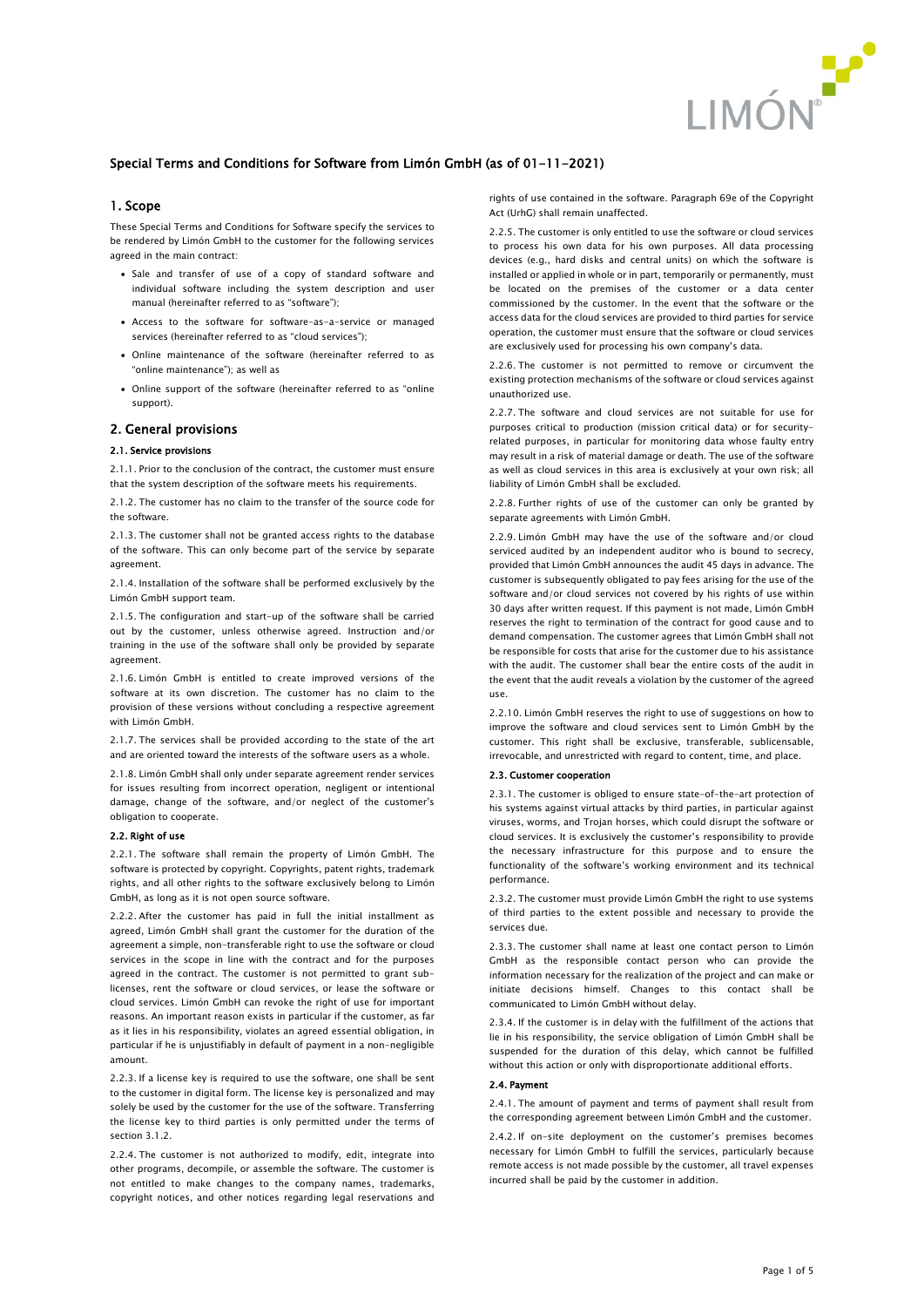

#### 2.5. Warranty

2.5.1. A defect is identified as the result of the analysis of a ticket. Response time is the period of time in which Limón GmbH initiates actions for the processing of the ticket and gives feedback to the customer. The response time depends on the ticket priority. The response time is by default in the service times:

2.5.1.1. Monday through Friday, 9:00 am to 4:00 pm (CET)

2.5.1.2. The following days are excluded: national holidays and holidays in the state of Hesse as well as bridge days (the day after Ascension, the day after Corpus Christi, Christmas Eve, and New Year's Eve).

2.5.2. The classification of the reported ticket into priorities shall be determined by the customer according to the explanation. Limón GmbH shall analyze the ticket and confirm whether the report is comprehensible and, if necessary, shall responsibly correct the ticket priority based on the severity of the report after consulting with the customer. In case of differences of opinion about the assignment of a ticket to a category, the customer can request classification in a higher priority category. He shall reimburse Limón GmbH for the additional expenses if he does not prove that his classification was correct.

2.5.3. The following error categories and response times shall apply:

- 2.5.3.1. Error category "Critical":
- The interface is not available, or
- No data or faulty data is recorded; the malfunction results in data loss,
- And a workaround solution is not available.

Response time: 1 business day.

- 2.5.3.2. Error category "High":
- The malfunction prevents analyses, or
- The malfunction causes incorrect depiction and/or calculation, or
- Crashes in the web application that substantially hinder working with the software, or
- Failure category 1, but the software can be used with workarounds or with temporarily acceptable limitations or difficulties.
- Response time: 1 business day.
- 2.5.3.3. Error category "Normal":
- The malfunction restricts working with the software but does not affect data acquisition and calculation of values, or
- Functions do not or only partially correspond to the agreed function, or
- Occasional crashes in the web application occur, still allowing users to work with the software.
- Response time: 3 business days.
- 2.5.3.4. Error category "Low":
	- Errors that do not hinder users from working with the software and do not affect data acquisition and calculation, or
- Spelling errors in the language packs, or
- Depiction errors in the interface (formatting, icons, and/or content).
- Response time: 5 business days.
- 2.5.3.5. The deadlines shall begin with the customer's submission of a ticket.
- 2.5.3.6. The assignment of a ticket to an error class does not automatically represent the recognition of a defect.

# 3. Special provisions for the sale and transfer of use of a copy of the software

### 3.1. Right of use

3.1.1. In the event of a sale, ownership of the relevant copy of the software shall be transferred to the customer upon full payment of the last installment.

<span id="page-1-0"></span>3.1.2. In the event of a transfer of ownership, the customer shall receive the right – revocable for good cause – to transfer his right of use to third parties. In this case, the customer must give Limón GmbH the name and address of the third party and ensure that the third party is not granted any further rights of use of the software than those to which the customer is entitled according to this contract. Moreover, the third party shall be imposed with the existing obligations of this contract regarding the software. Upon transfer of the software, all rights of use in the software shall expire; number [3.3](#page-1-1) shall apply accordingly. If the customer violates this paragraph, he shall owe Limón GmbH a contractual penalty in the amount of half of the amount that the third party would have had to pay Limón GmbH according to the price list for the software valid at that point in time.

3.1.3. The customer may only make backup copies of the software as required for safe operation. All backup copies must be stored securely by the customer, and as far as it is technically possible, must be marked with the copyright notice of the original data carrier. Copyright notices may not be deleted, changed, or suppressed. Copies of software that are no longer required shall be deleted or destroyed. The user manual and other documents provided by Limón GmbH may only be copied for internal use by the customer.

3.1.4. As far as an upgrade or replacement of the software results in the customer receiving more than one – not necessarily complete – software version, the rights of use of the additional software shall expire with the use of the new software components after a period of four weeks, paragraph [3.3](#page-1-1) applies accordingly. The provisions of this paragraph shall also apply to services of Limón GmbH that are rendered without an obligation to do so.

### 3.2. Customer cooperation

3.2.1. The customer shall meet the necessary system requirements in accordance with the system description before installing the software.

3.2.2. The customer must ensure that the implementation of the software is completely finished before he uses the software.

3.2.3. The customer shall grant Limón GmbH access to the software and the data processing units on which the software is installed. He shall also ensure operability of the technical requirements necessary for execution of the installation as well as maintenance tasks such as power supply, telephone connection, and data transmission lines (remote access) and shall provide these to a reasonable extent free of charge.

3.2.4. The customer shall take reasonable precautions in the event that the software does not work properly in whole or in part, in particular related to data backup, error diagnosis, routine testing of results, and emergency planning.

### <span id="page-1-1"></span>3.3. Expiration of the rights of use

Upon expiration of the rights of use, the customer shall be obligated to remove the software as well as all copies and all files created therewith from its data carriers at its own expense in such a way that they can no longer be recovered. However, the customer shall be permitted to retain an existing copy of the software, limited to read-only access for archiving and testing purposes, for the period of time necessary to fulfill legal archiving obligations. After expiration of this period, this copy must be permanently deleted. At Limón GmbH's request, the customer is required to declare this by an affidavit.

# 4. Special provisions for cloud services

### 4.1. Service provision

4.1.1. Limón GmbH is entitled to change the cloud services at any time in a way that is reasonable for the customer, as long as the agreed services are not significantly affected.

<span id="page-1-2"></span>4.1.2. If and as far as contractual services are significantly affected due to the provision of a new version, Limón GmbH shall announce this to the customer in text form at least three weeks before such a change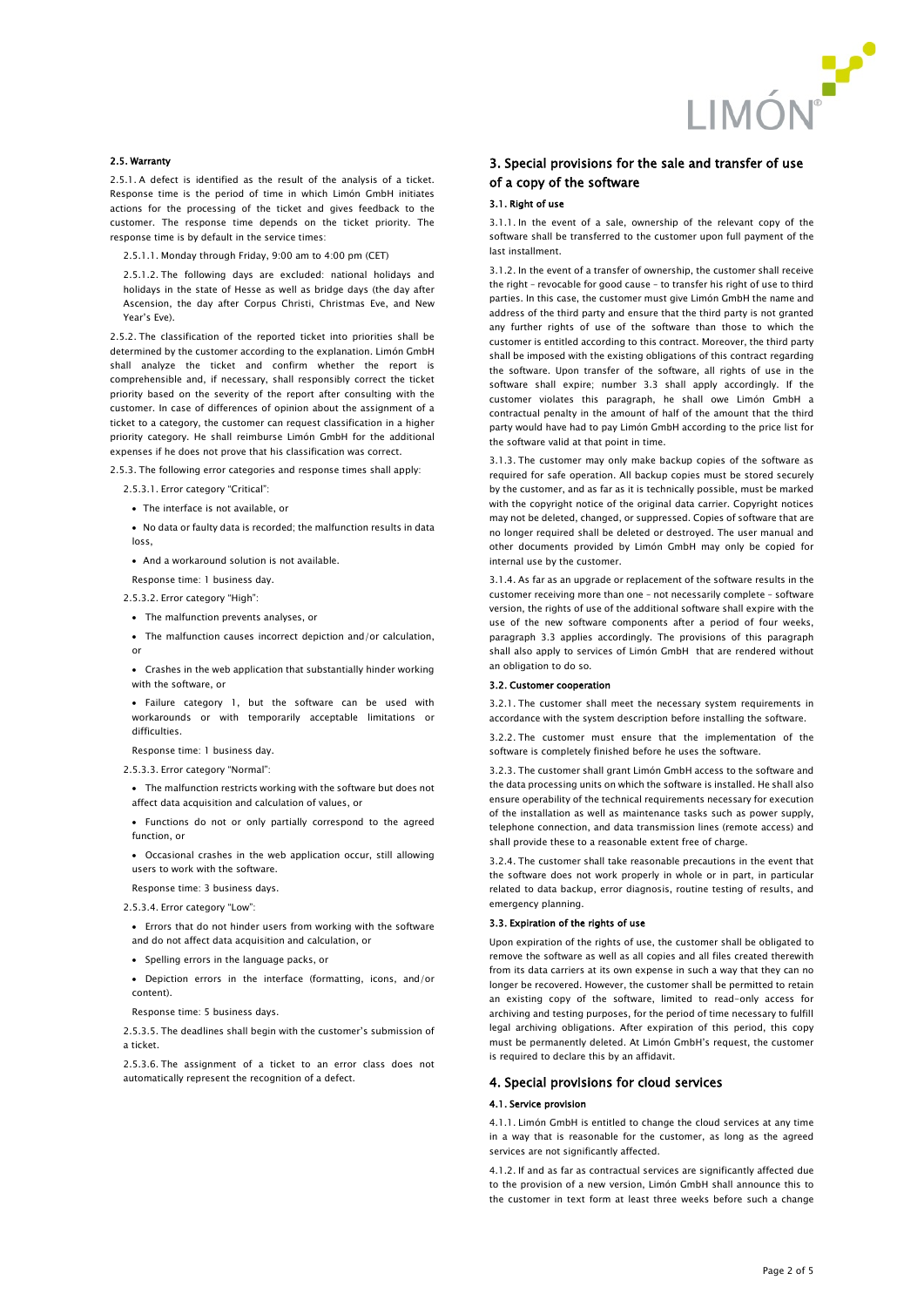

becomes effective. If the customer does not object to the change in writing within a period of two weeks after receipt of the change notification, the change shall become part of the contract. If the customer objects in due time, Limón GmbH can terminate the contract with a notice period of three months.

4.1.3. Limón GmbH is entitled, but not obliged, to extend the functional range of the cloud services at any time. As far as this is done free of charge for the customer, the customer has no claim to permanent access to these functions; in this case, Limón GmbH is entitled to discontinue the respective functions and to offer them for a fee. This shall not apply if the corresponding measures are unreasonable for the customer.

4.1.4. Unless otherwise agreed, the transfer of risk for the cloud services and the application data is the router exit of the data center of Limón GmbH. For the necessary hardware and software, which the customer must provide according to the system description, as well as for the telecommunication connection and data buses between the customer and Limón GmbH until the transfer of risk, the customer shall exclusively bear the risk and accept all arising costs.

<span id="page-2-1"></span>4.1.5. Limón GmbH is entitled to have the software application and server as well as other system components for the provision of the cloud services operated in a data center by third parties. Likewise, Limón GmbH is allowed to use third-party services for data transmission.

#### 4.2. Customer cooperation

4.2.1. The customer shall meet the necessary system requirements in accordance with the system description before receiving cloud services.

4.2.2. The customer shall make economically viable efforts to prevent unauthorized access to the cloud services by third parties. In particular, he is obliged to keep its access information secret and not to make it accessible to third parties. However, the customer is entitled to allow third parties to use his access within the scope and purpose of the contract agreed between Limón GmbH and the customer. In this case, the third party shall have no further rights of use of the cloud services and at least the same existing obligations as agreed between the customer and Limón GmbH. The customer shall bear responsibility for the use of his access, as far as he has enabled the access to the third party in an attributable way, and is liable for this as for his own conduct.

#### 4.3. Discontinuation of services

<span id="page-2-0"></span>4.3.1. Limón GmbH is entitled to stop contractually agreed services temporarily, partially, or completely, in particular to block the customer's access to the cloud services as well as to stop data transmission if

4.3.1.1. There is a threat to the facilities of Limón GmbH or its contractual partners, in particular the cloud services, or a threat to public safety due to repercussions from end devices;

4.3.1.2. The customer's access to the cloud services is used for illegal purposes;

4.3.1.3. The customer impairs the quality of the service or disturbs the function of the service of Limón GmbH or its contractual partners by an act or omission, as far as he is responsible for this;

4.3.1.4. A usage volume is registered which substantially deviates from the customer's respective usage norm;

4.3.1.5. There is clear suspicion of misuse of access; or

4.3.1.6. The customer violates an agreed essential obligation despite a one-time prior warning in text form, in particular is unjustifiably in default of payment in a not insignificant amount, insofar as the customer is responsible for this.

4.3.2. In case of [4.3.1](#page-2-0) the customer shall remain obligated to pay the agreed amount to Limón GmbH even while the services are discontinued for the remainder of the contract period.

4.3.3. The services shall be resumed by Limón GmbH immediately as soon as the impairments according to [4.3.1](#page-2-0) have been permanently eliminated and their repetition can be excluded.

### 4.4. Guaranteed availability

4.4.1. The cloud services shall be available to the customer for 24 hours per calendar day; the guaranteed availability during this time shall be 99% on a yearly average.

4.4.2. Interruptions or limitations of the cloud services for the following reasons shall not count as downtime:

4.4.2.1. Planned updates, upgrades, and maintenance work of the cloud services of which the customer received prior notification, as long as these do not exceed a reasonable duration;

4.4.2.2. Interruptions or restrictions caused at the request of the customer or because the customer failed to comply with its obligations to cooperate; and

4.4.2.3. Based on impairments which are beyond the sphere of influence of Limón GmbH. If these impairments uninterruptedly last longer than 3 months, both parties can terminate the contract for good cause.

### 4.5. Privacy and data security

4.5.1. From the transfer of risk, Limón GmbH shall take appropriate and economically reasonable technical and organizational safety precautions and measures, which are necessary according to the state of the art, to protect the customer's data.

4.5.2. With regard to areas for which Limón GmbH cannot carry out the security precautions and measures itself due to the subcontracting of third parties according to section [4.1.5](#page-2-1) or further agreements, Limón GmbH shall be committed to the careful selection and supervision to the best of its knowledge and discretion; its liability shall be limited to this.

4.5.3. Limón GmbH shall carry out or have others carry out the data processing and storage exclusively in Europe.

4.5.4. The communication between the customer and the cloud services shall take place exclusively via a secure communication channel. A method corresponding to the state of the art shall be used as the mode of encryption.

4.5.5. As far as it is not technically and economically reasonable and promising to implement in another way, Limón GmbH shall be entitled to delete customer data and application data containing damaging content, if

- 4.5.5.1. Public safety is endangered;
- 4.5.5.2. Data or facilities of Limón GmbH or its contractual partners are endangered; or
- 4.5.5.3. Data contain illegal contents.

4.5.6. Limón GmbH shall back up all cloud services data by default at least once per canlendar day. The backup of copies shall be kept for a period of 20 days.

4.5.7. The customer shall bear the risk of data gaps and data loss as far as Limón GmbH is not responsible for this. In this case, a restoration of data shall take place exclusively on the basis of a separate agreement.

4.5.8. Compliance with legal storage obligations is not part of the contractual services; the customer shall retain sole responsibility for this.

#### 4.6. Expiration of the rights of use

Upon expiry of the rights of use, the customer's access to the cloud services shall be blocked. By this point in time, the customer must back up his existing data in the cloud services by download. Cooperative services of Limón GmbH with the data backup shall only be carried out on the basis of a separate agreement. Limón GmbH is entitled, but not obliged, to delete the data 30 days after the end of the contract period and after notifying the customer in text form.

# 5. Special provisions for online maintenance

### 5.1. Service provision

5.1.1. Limón GmbH shall render the following services:

5.1.1.1. Provision of updates: Limón GmH continually develops the software with regard to quality, operability, and modernity, adapts them to changed requirements and transfers updates resulting from this to the customer. At least one update shall be delivered in a contract year. New main versions are only part of the service as far as this is agreed separately. The time of delivery shall be determined by Limón GmbH. Before the execution of an update, Limón GmbH and the customer shall agree on the time and execution of the update. Limón GmbH shall provide information about the changes and new contents for the respective update.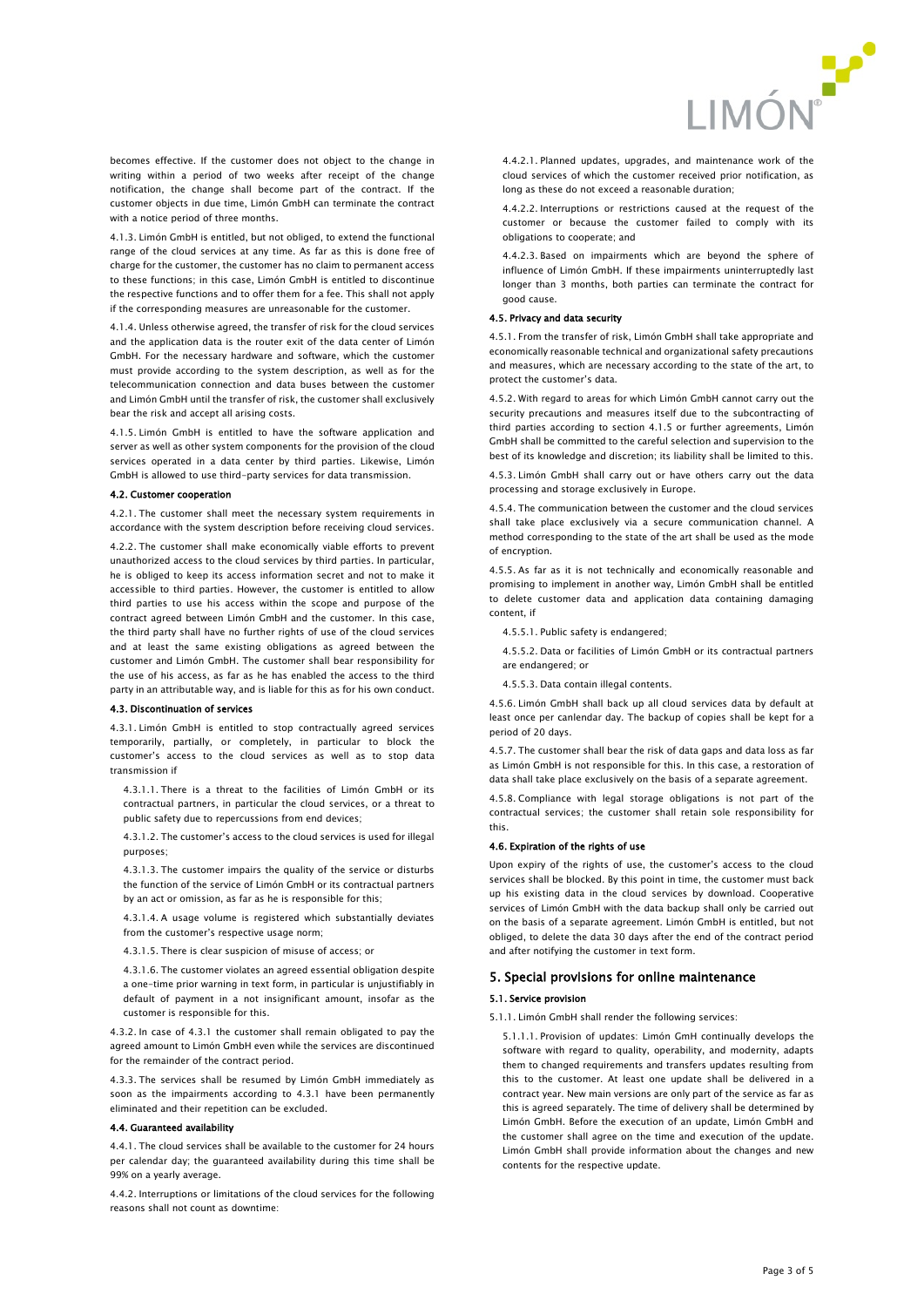

5.1.1.2. Error handling: Limón GmbH shall handle errors or other defects that occur during the proper use of the software. The error handling in this sense shall include the delimitation of the cause of the error, the error diagnosis as well as services that target the elimination of the error. Error handling services may at the discretion of Limón GmbH be carried out by a workaround or a patch delivery. Limón GmbH commits itself to inform the customer about the nature and extent of the work performed. Moreover, No. 2.5 shall apply. Existing warranty claims of the customer shall remain unaffected.

5.1.2. Limón GmbH shall guarantee the functionality of a customizing measure exclusively within the main version at the time the customizing is implemented. In this sense, customizing shall refer to the individual programming of customer-specific functions by Limón GmbH within the software.

5.1.3. Limón GmbH shall render the services for the last version of the program released to the customer.

5.1.4. Limón GmbH can deliver the new software as it was approved for the first delivery according to the contracts for the software purchase. In case of a change in the state of the art, Limón GmbH reserves the right to change the delivery method.

5.1.5. The provisions in No[. 4.1.2](#page-1-2) shall apply accordingly.

5.1.6. The elimination of malfunctions and damage caused by improper handling on the part of the customer, by the influence of third parties, or by force majeure shall not be included in the provision of services, but may be agreed in individual cases to be invoiced separately. The same shall apply to damages and interruptions caused by ambient conditions at the place of installation, by errors or non-performance of the power supply, faulty hardware, or other effects for which Limón GmbH is not responsible.

#### 5.2. Customer cooperation

5.2.1. The provisions in No. 3.2 shall apply accordingly.

5.2.2. The customer shall examine the updates and patches immediately and thoroughly after delivery and report malfunctions, errors, and damages immediately and in writing (also by fax or e-mail). He shall support Limón GmbH in troubleshooting and bug fixing within the scope of what is reasonable. He must submit malfunction reports to Limón GmbH and provide other data and protocols that are useful in analyzing the error.

5.2.3. Before submitting an error report, the customer must carry out an analysis of the system environment within the scope of his possibilities to ensure that the error is not due to system components that are not a subject of the online maintenance.

### 5.3. Payment

5.3.1. The customer shall be charged an additional fee for services that became necessary due to incorrect operation, negligent or intentional damage or change to the software, incorrect software environment, or neglect of the obligation to cooperate. The amount of this additional payment shall result from the expenses incurred by Limón GmbH under consideration of the terms of the offer on which the online maintenance is based.

### 5.4. Contract period

5.4.1. The contract period shall begin with the order confirmation by Limón GmbH, but at the earliest with the completion of the first installation of the software.

5.4.2. The contract period is one year and shall be extended by an additional year each time it is not terminated by one party three months before the end of the respective term.

5.4.3. Termination for compelling reasons shall remain unaffected. If Limón GmbH terminates the maintenance agreement for an important reason, the customer shall not be entitled to a partial reimbursement of the package price.

### 6. Special provisions for online support

#### 6.1. Service provision

6.1.1. Limón GmbH shall provide advice and assistance in connection with the functions of the é VISOR software.

6.1.2. Online support shall serve to assist the customer in the event of problems and questions that arise in working with the software. A

technical support team member shall address the situation (by telephone, e-mail, or remote servicing) and provide expert advice, guidance, and assistance.

6.1.3. The services shall include answering questions pertaining to the general use, installation, configuration, and work with the software.

6.1.4. Routine maintenance and updates of the hardware and software, technical modifications and adjustments due to necessary operating system changes subject to a charge, updates, special customization activities, and additional customer requests are not covered by online support. These may be agreed separately.

6.1.5. Limón GmbH shall provide online support at most for the number of hours agreed (hereafter referred to as the "package"). The amount of support provided shall be recorded in 15-minute increments and deducted from the package. The obligation to render services shall end as soon as the support hours in the package have been used up.

6.1.6. Online support shall be provided primarily via remote servicing, telephone, or e-mail. On-site servicing at the customer's location shall not take place.

<span id="page-3-0"></span>6.1.7. Limón GmbH shall provide online support from Monday through Friday, 9:00 am to 4:00 pm (CET). National holidays and holidays in the state of Hesse as well as bridge days (the day after Ascension, the day after Corpus Christi, Christmas Eve, and New Year's Eve).

6.1.8. Limón GmbH shall provide a support hotline and an e-mail address for this purpose. The current contact information is available on Limón GmbH's website.

6.1.9. Limón GmbH is obligated to respond to a support case within one (1) work day after receipt of the inquiry during the times indicated in section [6.1.7.](#page-3-0) Response time refers to the time period within which Limón contacts the customer to discuss the issue and take initial action.

6.1.10. The support case can only be processed if the customer has sufficiently described the issue.

#### 6.2. Payment

6.2.1. Support packages shall be invoiced without delay after confirmation of the order.

6.2.2. The hours ordered shall be credited to the customer after the invoice has been issued.

6.2.3. Remaining amounts of support time shall automatically expire after 24 months. If the package is increased within this period, the 24 month period shall start anew from the date of the increase.

6.2.4. An on-site deployment to the customer's premises as well as follow-up services resulting from support and consulting requests shall be agreed upon separately and/or invoiced separately.

#### 6.3. Term

6.3.1. The term shall begin on the date of the order confirmation by Limón GmbH, yet at the earliest upon completion of the first installation of the software.

6.3.2. The term shall end when the package is used up or expires.

6.3.3. This does not affect the right to termination of the agreement for compelling reasons. If Limón GmbH terminates the agreement for a compelling reason, the customer shall have no claim to partial reimbursement of the amount paid.

### 7. Final provisions

7.1. For the contractual relationship, the agreements defining individual orders, these Special Contract Terms for Software, and the General Terms of Engagement of Limón GmbH are applicable. In case of discrepancy, the provisions shall prevail in the order listed above. Oral ancillary agreements do not exist. Changes, amendments, and termination of this support agreement must be in written form. This also applies to the amendment of this clause on written form itself.

7.2. Should individual provisions, including any supplements, be or become legally ineffective or should a gap become apparent in these Special Terms and Conditions for Software, the effectiveness of the remaining provisions shall not be affected. The ineffective provision shall be replaced by an effective provision that comes as close as possible to the ineffective provision in terms of its legal and economic result. In order to fill a gap, an effective provision shall be agreed that